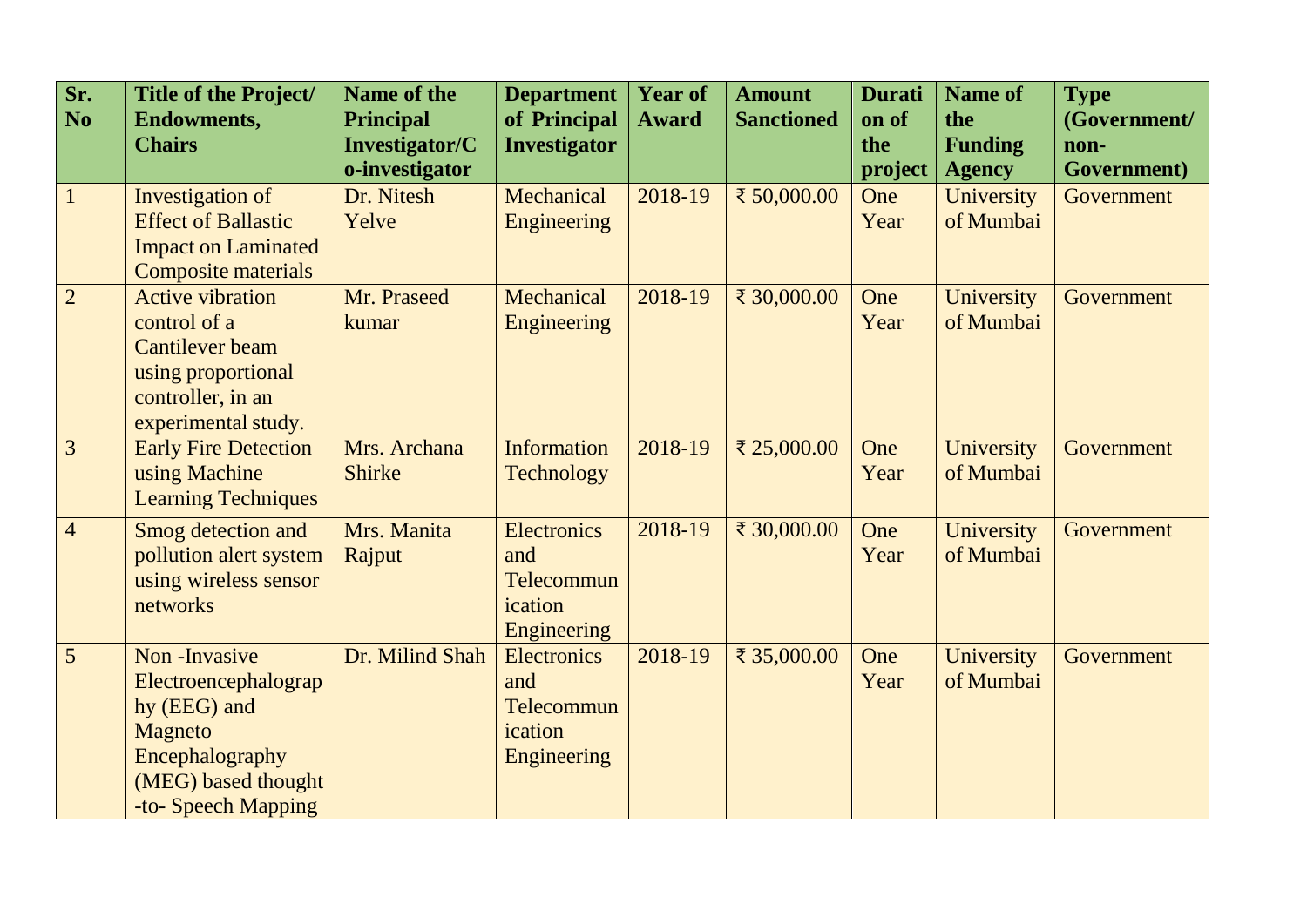| 6               | Precision time<br>measurement to a<br>resolution of sub<br>nanoseconds in<br>between successive<br>collisions     | Mrs. Swetha T<br>(PI)                                   | Computer<br>Engg.   | 2018-19 | ₹ 30,000.00 | One<br>Year | University<br>of Mumbai | Government |
|-----------------|-------------------------------------------------------------------------------------------------------------------|---------------------------------------------------------|---------------------|---------|-------------|-------------|-------------------------|------------|
| $7\overline{ }$ | M-Vision                                                                                                          | Dr.Lata<br>Ragha(PI)<br>Mrs. Rakhi.K<br>(CI)            | Computer<br>Engg.   | 2018-19 | ₹ 35,000.00 | One<br>Year | University<br>of Mumbai | Government |
| 8               | Implementation of a<br>single phase<br><b>Transformer-less</b><br><b>Grid Tied Inverter</b><br>with Improved gain | Dr. Mini R                                              | Electrical<br>Engg. | 2018-19 | ₹45,000.00  | One<br>Year | Mumbai<br>University    | Government |
| 9               | <b>Integrated energy</b><br>storage based quasi Z<br>source inverter for<br>standalone PV system                  | Mr. Mahendra<br>Rane                                    | Electrical<br>Engg. | 2018-19 | ₹ 30,000.00 | One<br>Year | Mumbai<br>University    | Government |
| 10              | Navigation App for<br>the Visually Impaired                                                                       | Mrs. Sandhya<br>Pati (PI)<br>Mrs. Kiruthika<br>M (CI)   | Computer<br>Engg.   | 2017-18 | ₹ 20,000.00 | One<br>Year | University<br>of Mumbai | Government |
| 11              | <b>Swarm Robotics</b>                                                                                             | Mrs.<br>Dakshayani<br>G(PI)<br>Mr. Rahul<br>Jadhav (CI) | Computer<br>Engg.   | 2017-18 | ₹ 25,000.00 | One<br>Year | University<br>of Mumbai | Government |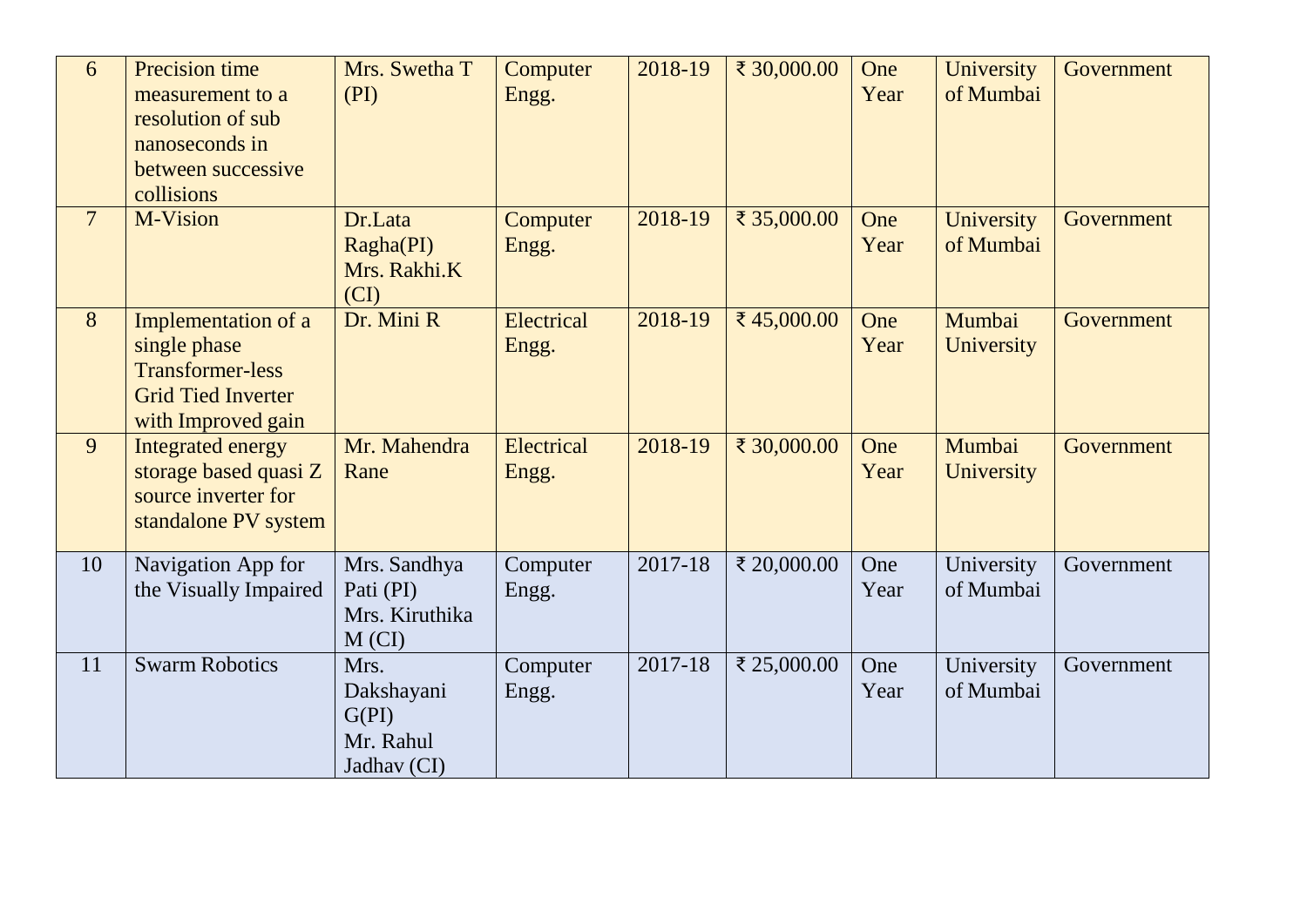| 12 | Lamb wave based in-<br>situ nondestructive<br>testing of thin plate<br>structures             | Dr. S.M. Khot            | Mechanical<br>Engg.                                       | 2017-18 | ₹78,000.00  | One<br>Year | University<br>of Mumbai    | Government |
|----|-----------------------------------------------------------------------------------------------|--------------------------|-----------------------------------------------------------|---------|-------------|-------------|----------------------------|------------|
| 13 | Design and Analysis<br>of Vibration Energy<br>Harvester for an<br>Automobile<br>Suspension    | Dr. Nitin<br>Satpute     | Mechanical<br>Engg.                                       | 2017-18 | ₹ 50,000.00 | One<br>Year | University<br>of Mumbai    | Government |
| 14 | Design and<br>Fabrication of an<br><b>Experimental Setup</b><br>of Thermo Acoustic<br>Cooling | Ms. Pallavi<br>Khaire    | Mechanical<br>Engg.                                       | 2017-18 | ₹ 35,000.00 | One<br>Year | University<br>of Mumbai    | Government |
| 15 | Music modulated<br><b>TENS Methodologies</b><br>for Pain Alleviating<br>System                | Mr. Yogesh<br>Chandurkar | <b>Electronics</b> and<br>Telecommun<br>ication Engg.     | 2017-18 | ₹ 30,000.00 | One<br>Year | University<br>of Mumbai    | Government |
| 16 | Railway safety and<br>security system                                                         | Mrs. Sneha<br>Revankar   | <b>Electronics</b> and<br>Telecommun<br>ic-ation<br>Engg. | 2017-18 | ₹ 30,000.00 | One<br>Year | University<br>of Mumbai    | Government |
| 17 | Vehicle Tracking and<br><b>Accident Alert</b><br>system                                       | Mrs. Anita<br>Jadhav     | Electronics<br>and<br>Telecommun<br>ication Engg.         | 2017-18 | ₹ 22,000.00 | One<br>Year | University<br>of<br>Mumbai | Government |
| 18 | <b>Power Management</b><br>in battery electrical<br>vehicle                                   | Mrs Bindu R              | Electrical<br>Engg.                                       | 2017-18 | ₹ 23,000.00 | One<br>Year | University<br>of<br>Mumbai | Government |
| 19 | <b>IoT</b> enabled DOS<br><b>Attack Mitigation</b><br><b>Strategy in SDN</b>                  | Mrs. Trupti<br>Lotlikar  | Information<br>Technology                                 | 2017-18 | ₹ 30,000.00 | One<br>Year | University<br>of<br>Mumbai | Government |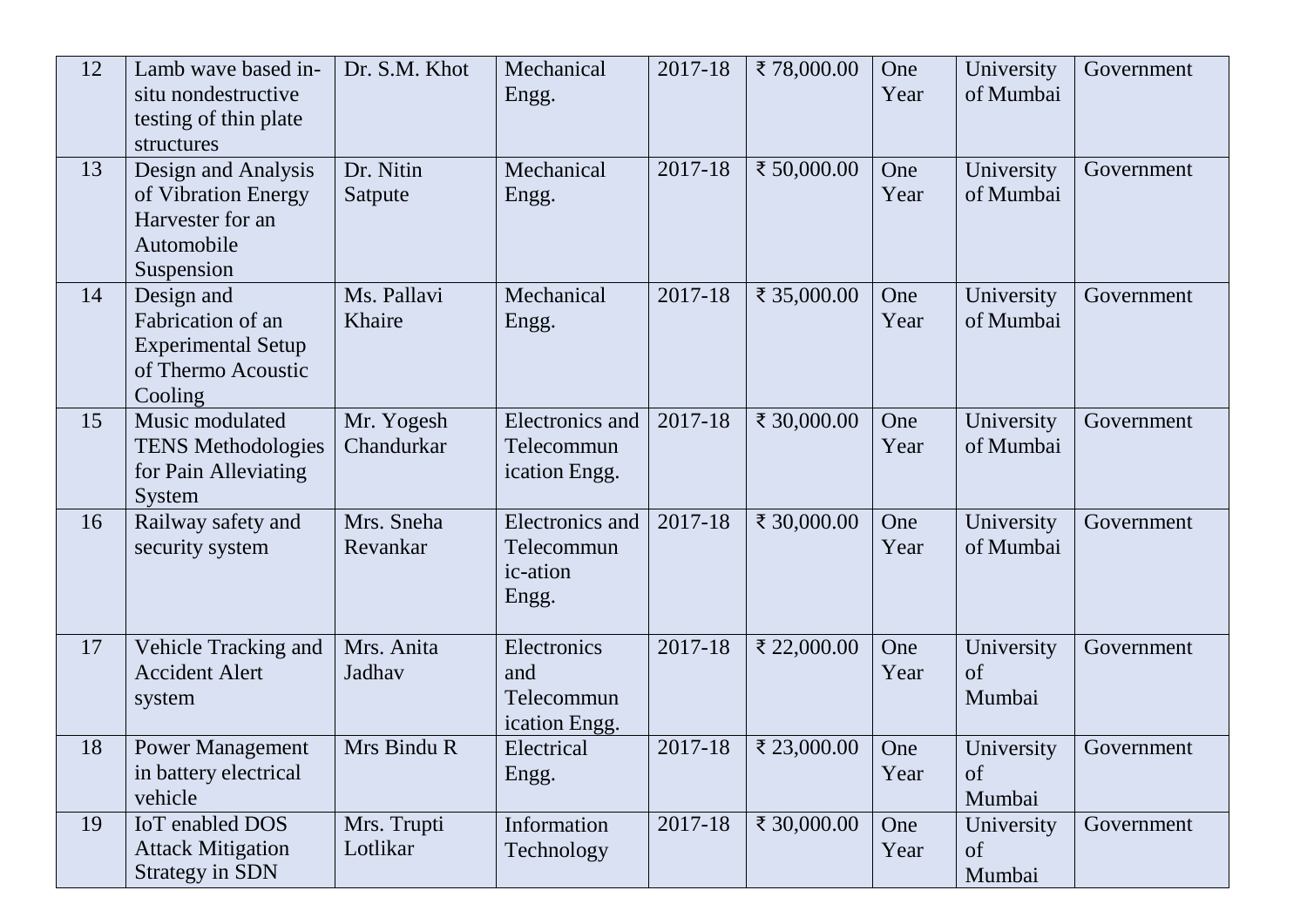| 20 | <b>Android Controlled</b><br>Wheelchair                                                                                         | Mrs. Rakhi<br>Kalantri(PI)<br>Mrs. Kavita<br>Shelke(CI) | Computer<br>Engg.   | 2016-17 | ₹ 20,000.00 | One<br>Year | University<br>of Mumbai | Government |
|----|---------------------------------------------------------------------------------------------------------------------------------|---------------------------------------------------------|---------------------|---------|-------------|-------------|-------------------------|------------|
| 21 | <b>Rescue Bot</b>                                                                                                               | Mrs. Smita<br>Dange (PI)<br>Mr. Amroz<br>Siddique (CI)  | Computer<br>Engg.   | 2016-17 | ₹ 20,000.00 | One<br>Year | University<br>of Mumbai | Government |
| 22 | A Time Reversal<br>Damage imaging<br>method for structural<br>health monitoring of<br>thin plate structures<br>using Lamb waves | Mr. Prasad Bari<br>and Dr. Nitesh<br>Prakash Yelve      | Mechanical<br>Engg. | 2016-17 | ₹ 30,000.00 | One<br>Year | University<br>of Mumbai | Government |
| 23 | Design and<br><b>Fabrication of</b><br>Magnetorheological<br>damper setup                                                       | Mr. Nanaji<br>Kshirsagar and<br>Mr. Girish<br>Dalvi     | Mechanical<br>Engg. | 2016-17 | ₹ 30,000.00 | One<br>Year | University<br>of Mumbai | Government |
| 24 | Experimental &<br>Simulation study of<br>characterization and<br>suppression of<br>thermo-acoustic<br>instability               | Dr. Nilaj<br>Deshmukh and<br>Mr. Santosh<br>Chauhan     | Mechanical<br>Engg. | 2016-17 | ₹ 25,000.00 | One<br>Year | University<br>of Mumbai | Government |
| 25 | Development of an<br><b>Experimental Setup</b><br>for testing quarter car<br>model for ride<br>comfort                          | Mr. Sanjay<br>Rukhande and<br>Dr. S.M. Khot             | Mechanical<br>Engg. | 2016-17 | ₹ 30,000.00 | One<br>Year | University<br>of Mumbai | Government |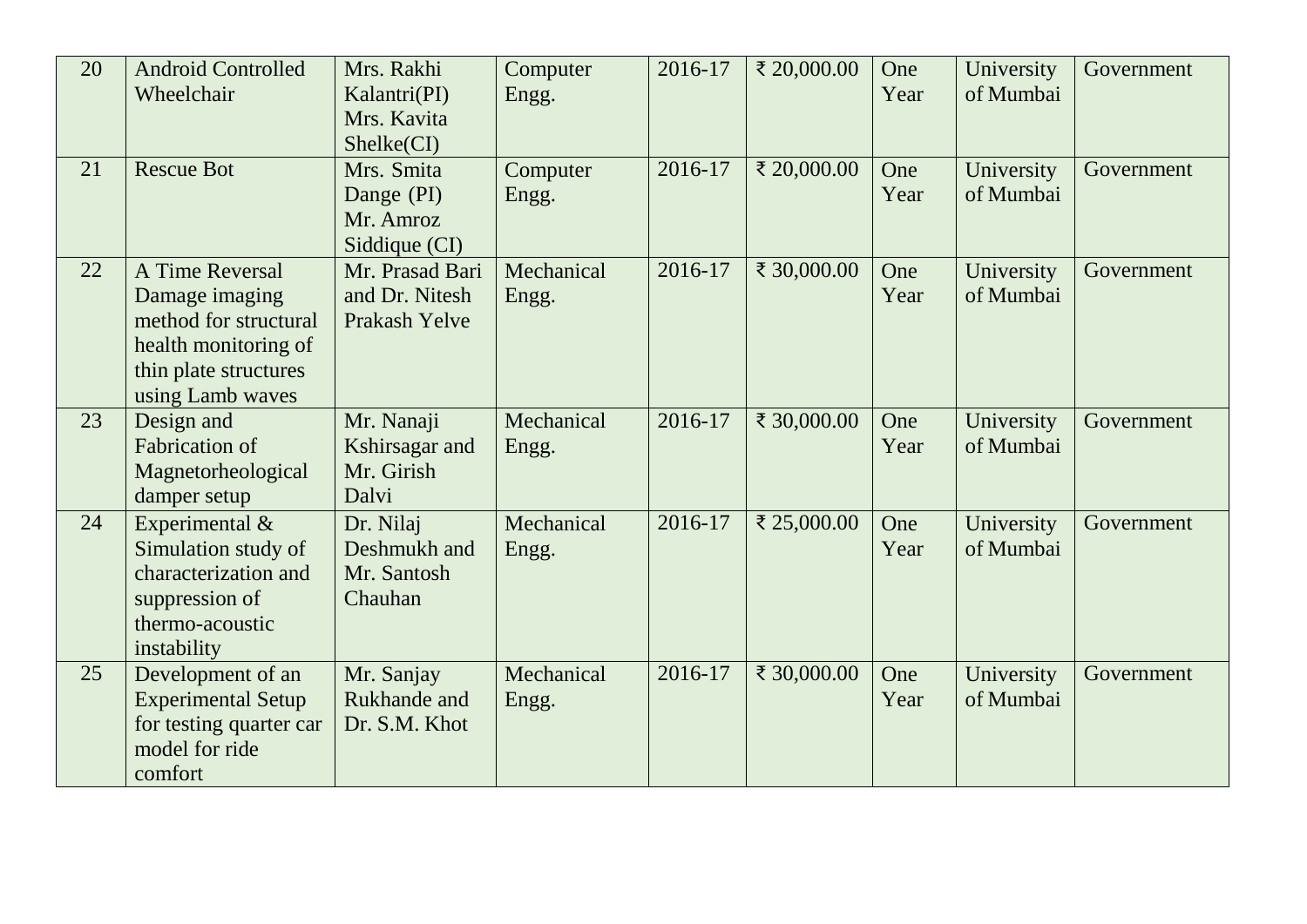| 26 | Smart weight based<br><b>Toll collection</b><br>vehicle detection<br>during collision using<br><b>RFID</b> | Mrs. Sadhana<br>Pai     | Electronics<br>and<br>Telecommun<br>ic-ation<br>Engg. | 2016-17 | ₹ 20,000.00 | One<br>Year | University<br>of Mumbai | Government |
|----|------------------------------------------------------------------------------------------------------------|-------------------------|-------------------------------------------------------|---------|-------------|-------------|-------------------------|------------|
| 27 | Design and<br>implementation of<br>Low cost Gesture<br>Recognition using<br><b>Neural Networks</b>         | Mrs. Sreedevi<br>Nair   | Electronics<br>and<br>Telecommun<br>ic-ation<br>Engg. | 2016-17 | ₹ 20,000.00 | One<br>Year | University<br>of Mumbai | Government |
| 28 | Implementation of<br>Automatic control for<br><b>Smart Irrigation</b><br>system based on<br>WSN and IoT    | Mrs. Keerthi<br>Unni    | Electronics<br>and<br>Telecommun<br>ication Engg.     | 2016-17 | ₹ 18,000.00 | One<br>Year | University<br>of Mumbai | Government |
| 29 | Disease Diagnostic<br>system using<br>PhotoPlethysmograph                                                  | Mrs. Savitha<br>Upadhya | Electronics<br>and<br>Telecommun<br>ication Engg.     | 2016-17 | ₹ 18,000.00 | One<br>Year | University<br>of Mumbai | Government |
| 30 | <b>IoT</b> based Biometric<br>voting Machine                                                               | Mrs. Smita<br>Hande     | Electronics<br>and<br>Telecommun<br>ication Engg.     | 2016-17 | ₹ 18,000.00 | One<br>Year | University<br>of Mumbai | Government |
| 31 | <b>Current fed Cockcroft</b><br>Walton applied to a<br>High step-up DC-DC<br>converter                     | Dr. Bindu. S            | Electrical<br>Engg.                                   | 2016-17 | ₹ 15,000.00 | One<br>Year | University<br>of Mumbai | Government |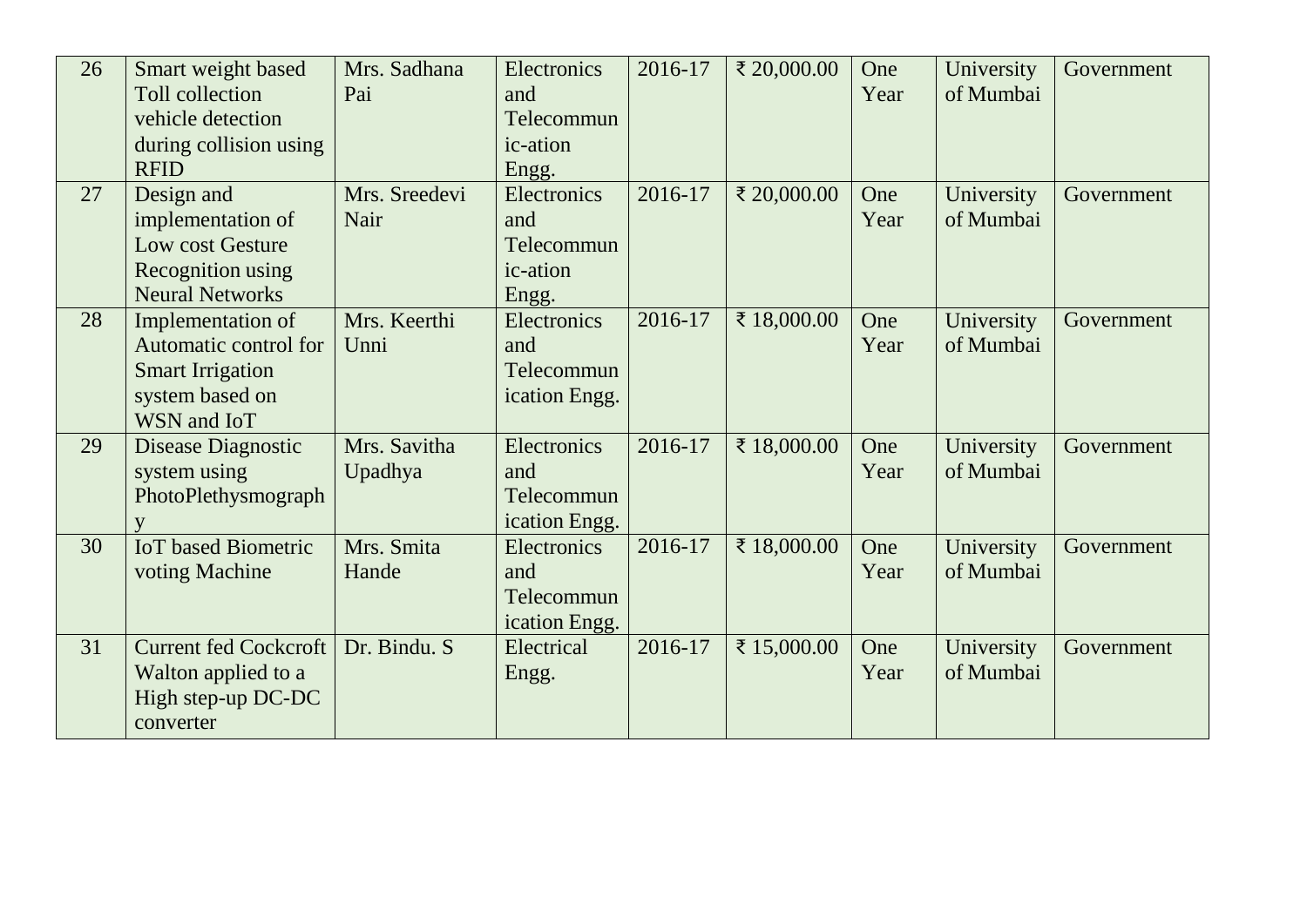| 32 | Design and<br>demonstration of a<br>power system<br>emulator as a<br>teaching aid                       | Mrs Divya M                                   | Electrical<br>Engineering | 2016-17 | ₹ 30,000.00 | One<br>Year | University<br>of Mumbai | Government |
|----|---------------------------------------------------------------------------------------------------------|-----------------------------------------------|---------------------------|---------|-------------|-------------|-------------------------|------------|
| 33 | Design and<br>implementation of Z-<br>source inverter                                                   | Mrs Sreedevi<br>Nair                          | Electrical<br>Engineering | 2016-17 | ₹ 20,000.00 | One<br>Year | University<br>of Mumbai | Government |
| 34 | Design and<br>Implementation of<br><b>DC-DC Bidirectional</b><br>converter for low<br>power application | Mrs Seema<br>Jadav                            | Electrical<br>Engineering | 2016-17 | ₹ 30,000.00 | One<br>Year | University<br>of Mumbai | Government |
| 35 | <b>Bidirectional charge</b><br>controller battery and<br>ultra-capacitor system<br>in electric vehicle  | Mrs Rashmi<br>Kale                            | Electrical<br>Engineering | 2016-17 | ₹ 28,000.00 | One<br>Year | University<br>of Mumbai | Government |
| 36 | Guidance System for<br><b>Vehicle Parking In</b><br><b>Open Space</b>                                   | Mr Anand P<br>and Ms.<br>Dhanashree<br>Hadsul | Information<br>Technology | 2016-17 | ₹ 15,000.00 | One<br>Year | University<br>of Mumbai | Government |
| 37 | <b>Dynamic Affordance</b><br>Using touchless 3D<br>tracking interface                                   | Ms. Dhanashree<br>H and Mr<br>Anand P         | Information<br>Technology | 2016-17 | ₹ 23,000.00 | One<br>Year | University<br>of Mumbai | Government |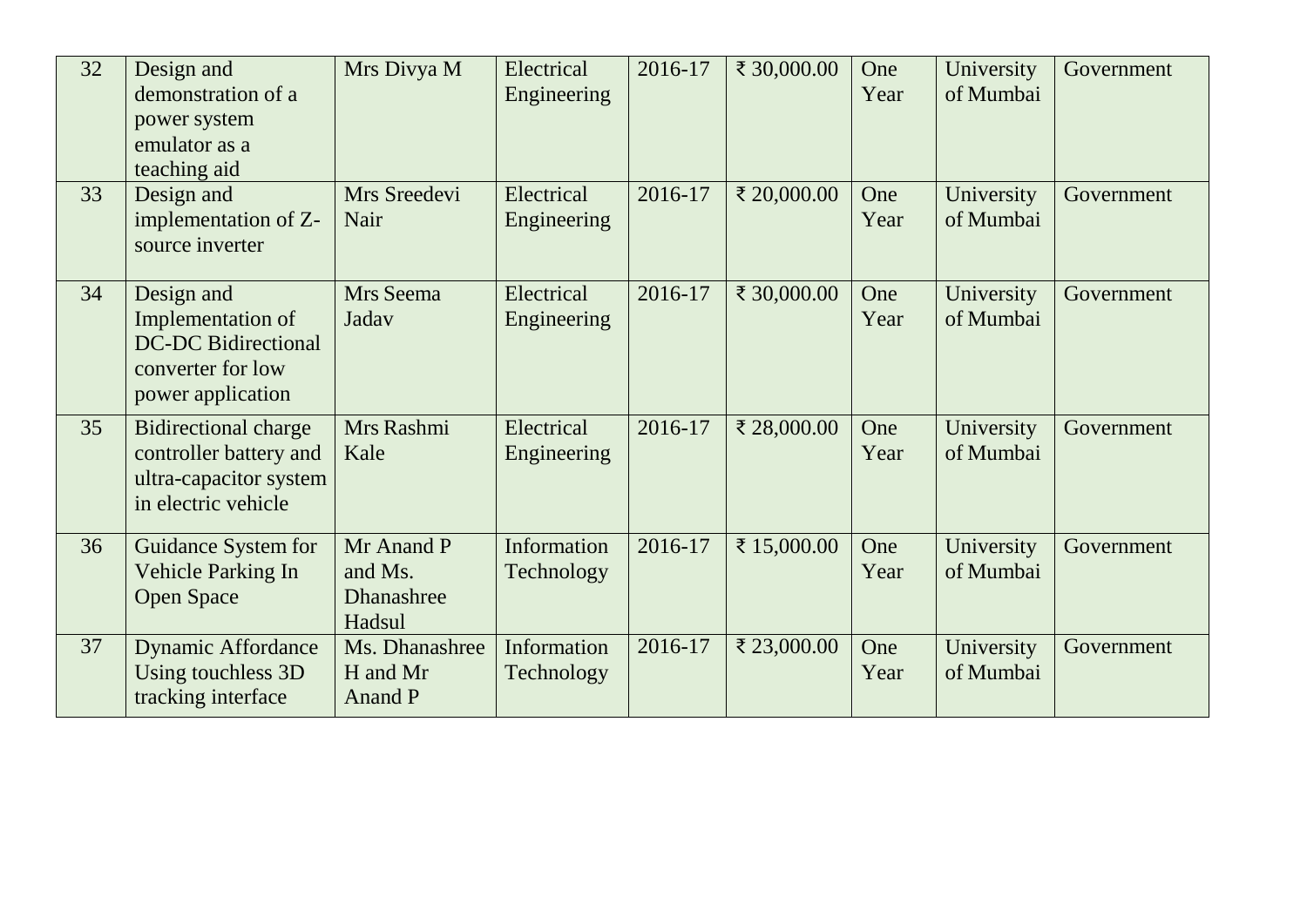| 38 | <b>WSN Based</b><br>Environmental<br><b>Parameter Monitoring</b><br>for Precision<br>Agriculture      | Mrs. Kiruthika<br>$M$ (PI)<br>Mrs. Shweta<br>Tripathi (CI)  | Computer<br>Engg.                                          | $2015 - 16$ | ₹40,000.00  | One<br>Year | University<br>of Mumbai | Government |
|----|-------------------------------------------------------------------------------------------------------|-------------------------------------------------------------|------------------------------------------------------------|-------------|-------------|-------------|-------------------------|------------|
| 39 | <b>Optimization of Wind</b><br>Mill Design with<br><b>Experimental and</b><br><b>Simulation Study</b> | Mr. Santosh<br>Chauhan and<br>Mr. Nilaj<br><b>Deshmukh</b>  | Mechanical<br>Engineering                                  | $2015 - 16$ | ₹ 35,000.00 | One<br>Year | University<br>of Mumbai | Government |
| 40 | <b>Active Vibration</b><br><b>Control of Cantilever</b><br><b>Beam using Optimal</b><br>Controllers   | Mr. T.<br>Mathewlal                                         | Mechanical<br>Engineering                                  | 2015-16     | ₹40,000.00  | One<br>Year | University<br>of Mumbai | Government |
| 41 | Lamb wave based<br>damage detection in<br>thin Aluminum plates<br>using wavelets                      | Mr. Nitesh<br><b>Prakash Yelve</b><br>and Dr. S. M.<br>Khot | Mechanical<br>Engineering                                  | 2015-16     | ₹45,000.00  | One<br>Year | University<br>of Mumbai | Government |
| 42 | The artificial<br>Intelligence<br>Workplace assistant                                                 | Mr.Ashish<br>Harsola                                        | Electronics<br>and<br>Telecommun<br>ication<br>Engineering | $2015 - 16$ | ₹ 35,000.00 | One<br>Year | University<br>of Mumbai | Government |
| 43 | <b>Smart Classroom</b>                                                                                | Dr.Milind Shah                                              | Electronics<br>and<br>Telecommun<br>ication<br>Engineering | 2015-16     | ₹ 25,000.00 | One<br>Year | University<br>of Mumbai | Government |
| 44 | Modeling and control<br>of switched                                                                   | Dr Sincy<br>George                                          | Electrical<br>Engineering                                  | 2015-16     | ₹40,000.00  | One<br>Year | University<br>of Mumbai | Government |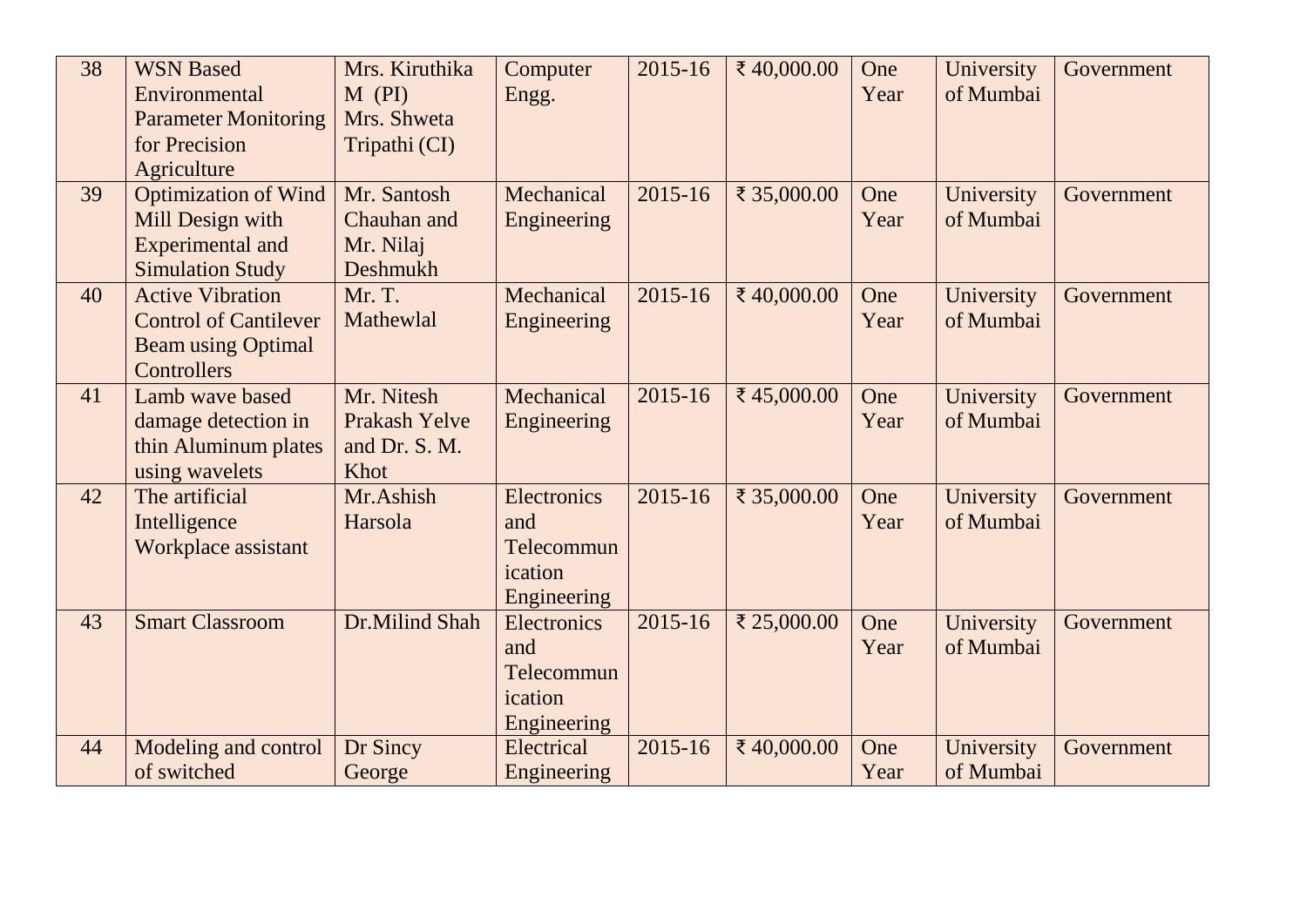|    | reluctance generator<br>for wind energy                                                                       |                                                          |                           |             |             |             |                         |            |
|----|---------------------------------------------------------------------------------------------------------------|----------------------------------------------------------|---------------------------|-------------|-------------|-------------|-------------------------|------------|
| 45 | Design and<br>development for solar<br>PV grid interactive<br>inverter for Indian<br>power grid               | Dr Sushil Thale                                          | Electrical<br>Engineering | $2015 - 16$ | ₹ 50,000.00 | One<br>Year | University<br>of Mumbai | Government |
| 46 | Hardware<br>implementation of<br>PFN based solid state<br>Marx generator                                      | Mrs Ruchi<br>Harchandani                                 | Electrical<br>Engineering | $2015 - 16$ | ₹ 20,000.00 | One<br>Year | University<br>of Mumbai | Government |
| 47 | <b>Target Tracking in</b><br><b>Wireless Sensor</b><br><b>Network</b>                                         | Mrs. Sandhya<br>Pati (PI)<br>Mr. Mritunjay<br>Ojha(CI)   | Computer<br>Engg.         | $2014 - 15$ | ₹40,000.00  | One<br>Year | University<br>of Mumbai | Government |
| 48 | Simulation and<br><b>Experimental Study</b><br>of minimization of<br>shrinkage defect in<br>casting           | Mr. C. M.<br>Choudhari                                   | Mechanical<br>Engineering | 2014-15     | ₹ 30,000.00 | One<br>Year | University<br>of Mumbai | Government |
| 49 | Damage detection in<br>metallic plates using<br>Lamb wave                                                     | Dr. S. M. Khot<br>and Mr. Nitesh<br><b>Prakash Yelve</b> | Mechanical<br>Engineering | 2014-15     | ₹ 50,000.00 | One<br>Year | University<br>of Mumbai | Government |
| 50 | Experimental and<br>statistical<br>optimization of<br>binder composition in<br>brake pads to<br>minimize wear | Mr. Aqleem<br>Siddiqui and<br>Dr. S. M. Khot             | Mechanical<br>Engineering | 2014-15     | ₹ 30,000.00 | One<br>Year | University<br>of Mumbai | Government |